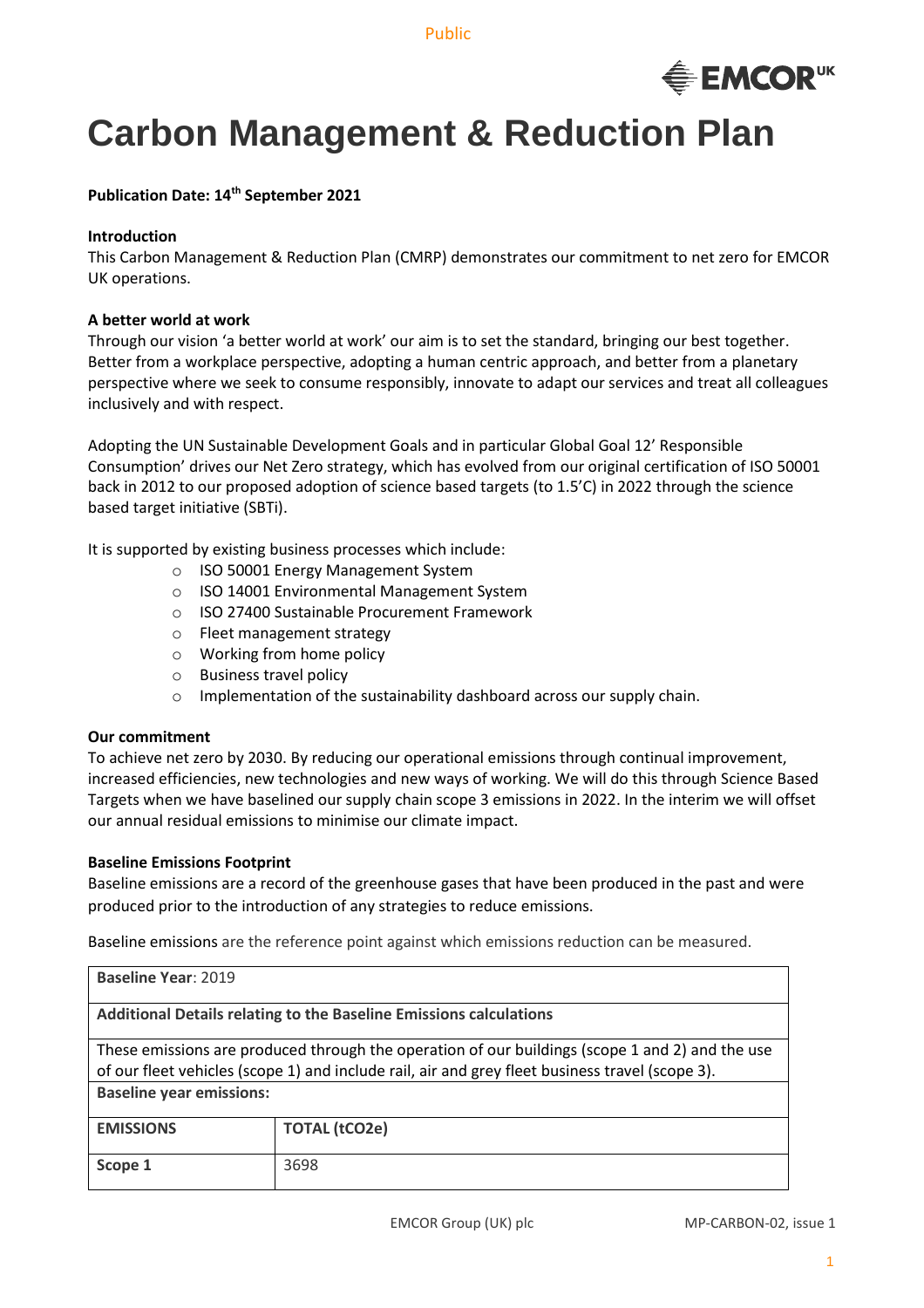

# **Carbon Management & Reduction Plan**

| Scope 2                | 134                                                                                               |
|------------------------|---------------------------------------------------------------------------------------------------|
| Scope 3                | 398                                                                                               |
| (Included Sources)     | Personal vehicles used on Company business and business travel via<br>3rd party e.g. rail and air |
| <b>Total Emissions</b> | 4229                                                                                              |

#### **Current Emissions Reporting**

| <b>Reporting Year: 2020</b> |                                                                                                   |  |
|-----------------------------|---------------------------------------------------------------------------------------------------|--|
| <b>EMISSIONS</b>            | <b>TOTAL (tCO2e)</b>                                                                              |  |
| Scope 1                     | 3105.34                                                                                           |  |
| Scope 2                     | 108.32                                                                                            |  |
| Scope 3                     | 290.55                                                                                            |  |
| (Included Sources)          | Personal vehicles used on Company business and business travel via<br>3rd party e.g. rail and air |  |
| <b>Total Emissions</b>      | 3504.1                                                                                            |  |

#### **Offset Strategy**

Whilst EMCOR UK transition to Science Based Targets in 2022 our strategy will be to offset those annual emissions which cannot be avoided or reduced. Our chosen partner for offset projects is Climate Seed, all project carriers are either VCS or Gold standard certified in the voluntary carbon market. Projects which support the EMCOR UK Global Goals will be chosen to participate in an employee vote to receive the final contribution to their project which avoids or captures the equivalent of the annual tonnes of CO2 emissions.

In accordance with PAS2060:2014 we have calculated our carbon footprint and purchased carbon allowances to offset this footprint for the period of 1 Jan 2020 – 31 December 2020.

#### **Carbon Offsets**

In June 2021 EMCOR UK purchased carbon allowances which were retired against the following project:

Project Name: Improved Cookstoves for Social Impact in Ugandan Communities Project ID: GS447 Country: Uganda Category: Household Devices Certifications: Gold Standard

Carbon Standard: Gold Standard Vintage: 2019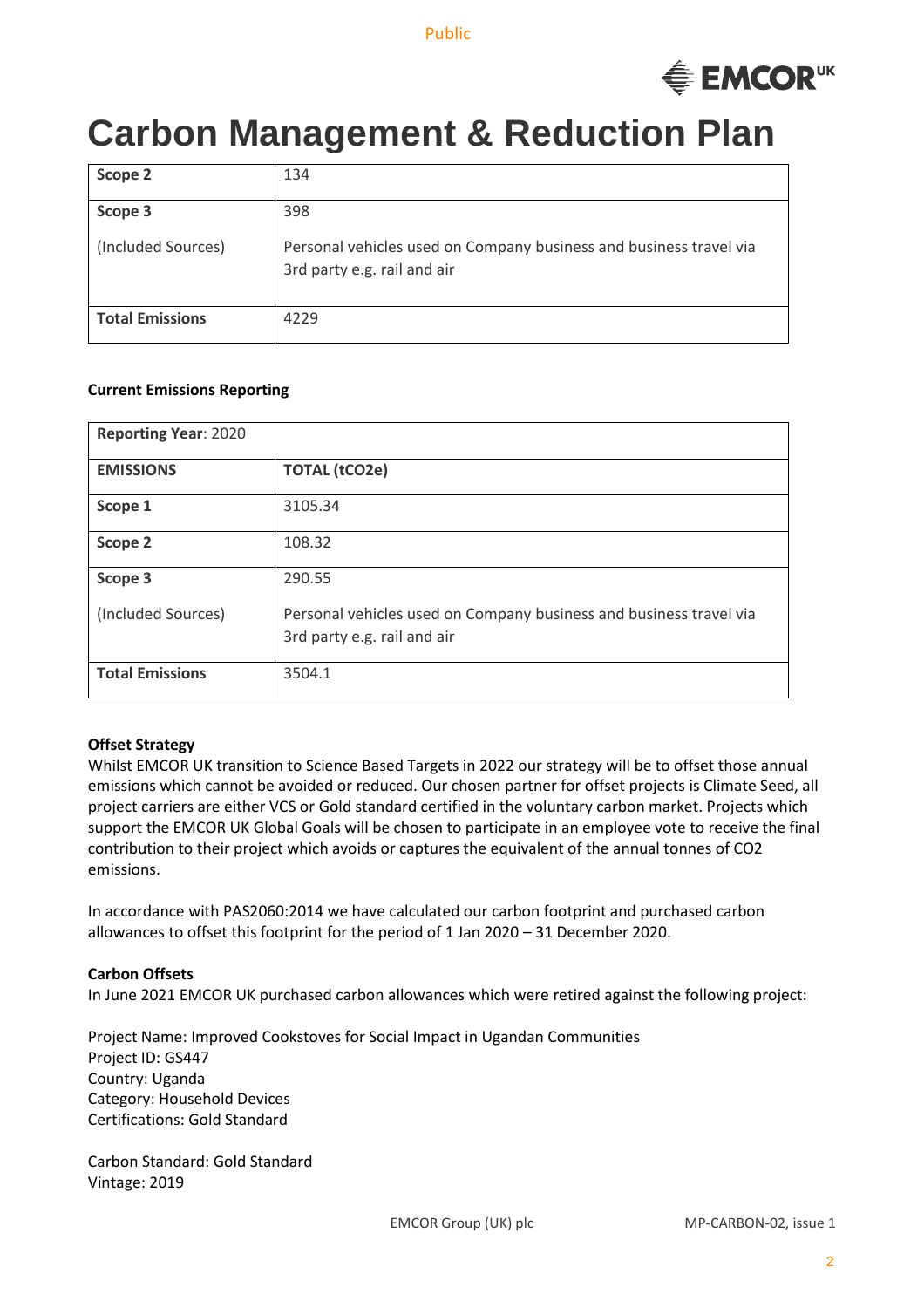Public



# **Carbon Management & Reduction Plan**

Serial Number(s): GS1-1-UG-GS447-16-2019-20247-331131-335130 Quantity: 3,504 tCO2e

Further details of this project can be found at www.climateseed.com

## **Emissions reduction targets**

In order to continue our progress to achieving Net Zero, we have adopted the following carbon reduction targets. We intend to commit to science-based targets in 2022.

|                                         | <b>Target date</b> | <b>Reduction %</b> | <b>Target tCO2e</b> |
|-----------------------------------------|--------------------|--------------------|---------------------|
| <b>Current Sustainability</b><br>Target | 2025               | 20                 | 3384                |
| Proposed Science Based<br>Target        | 2025               | 46                 | 2283                |

# Progress against these targets can be seen in the graph below:



## **Carbon Reduction Projects**

The emissions reduction action plan details the management measures and projects which have been completed or implemented since the 2019 baseline. The carbon emission reduction achieved by these schemes equate to 725 tCO2e, a 17% reduction against the 2019 baseline and the measures will be in effect when performing the contract

## **Emission Reduction Action Plan**

| <b>Emission</b> | <b>Emission Source</b>        | <b>Reduction Activity</b>                  |
|-----------------|-------------------------------|--------------------------------------------|
| Scope           |                               |                                            |
| Scope 2         | <b>Office Electricity Use</b> | Transfer to REGO backed renewable supplies |
| Scope 2         | <b>Office Electricity Use</b> | <b>Behavioural Change Programmes</b>       |
| Scope 2         | <b>Office Electricity Use</b> | Improved HVAC / Lighting control           |

EMCOR Group (UK) plc MP-CARBON-02, issue 1